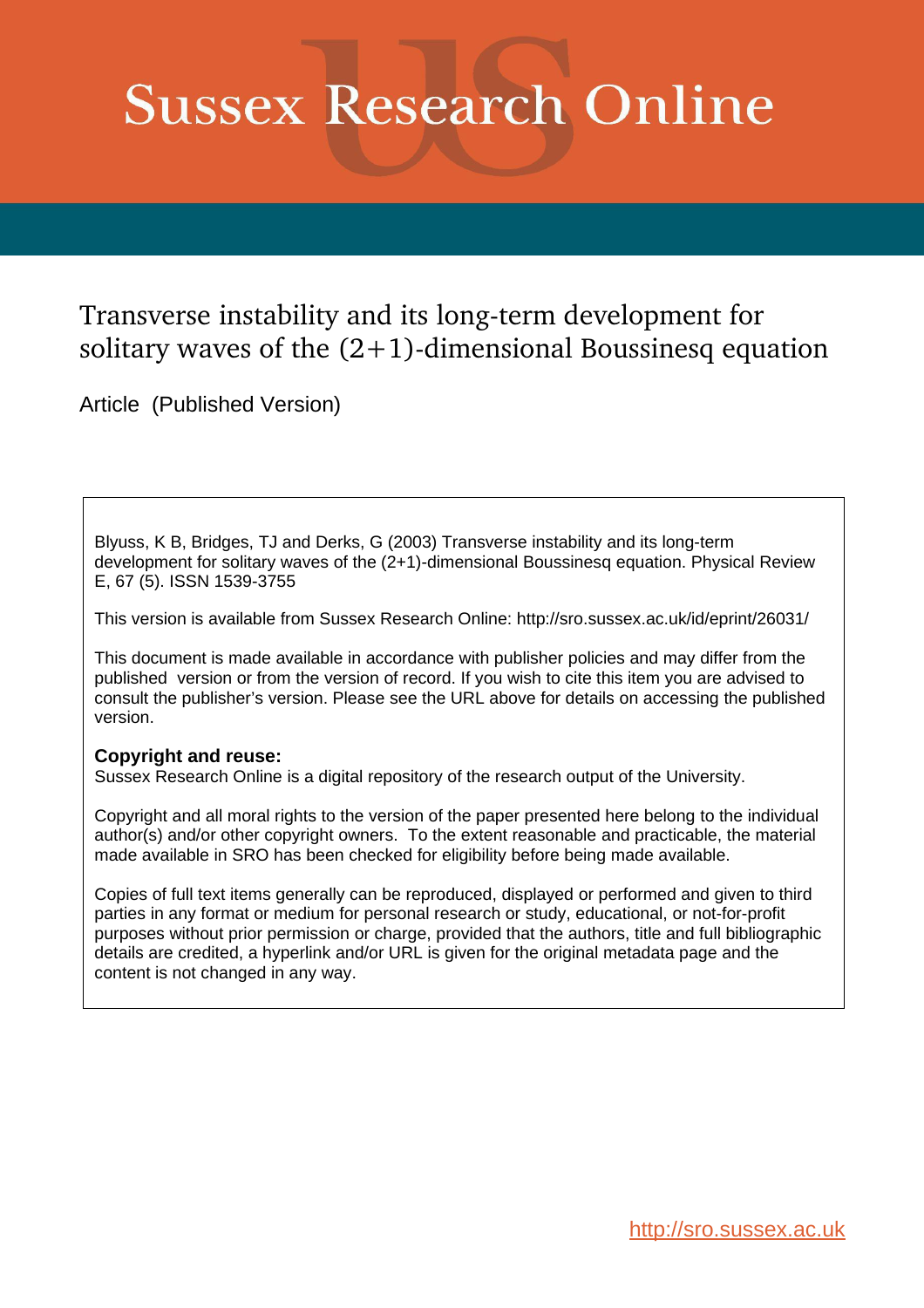### **Transverse instability and its long-term development for solitary waves of the**  $(2+1)$ **-dimensional Boussinesq equation**

K. B. Blyuss, T. J. Bridges, and G. Derks

*Department of Mathematics & Statistics, University of Surrey, Guildford GU2 7XH, United Kingdom*  $(Received 23 August 2002; published 27 May 2003)$ 

The stability properties of line solitary wave solutions of the  $(2+1)$ -dimensional Boussinesq equation with respect to transverse perturbations and their consequences are considered. A geometric condition arising from a multisymplectic formulation of this equation gives an explicit relation between the parameters for transverse instability when the transverse wave number is small. The Evans function is then computed explicitly, giving the eigenvalues for the transverse instability for all transverse wave numbers. To determine the nonlinear and long-time implications of the transverse instability, numerical simulations are performed using pseudospectral discretization. The numerics confirm the analytic results, and in all cases studied, the transverse instability leads to collapse.

DOI: 10.1103/PhysRevE.67.056626 PACS number(s): 05.45.Yv, 47.35.+i

#### **I. INTRODUCTION**

One of the fundamental ways that a solitary wave traveling in one space dimension generates a two-spacedimensional pattern is through transverse instability. A transverse instability of a line solitary wave is associated with a class of perturbations traveling in a direction transverse to the basic direction of propagation. In addition to establishing the existence of the transverse instability, a major question is what implications this instability has for the long-term behavior of the system: does it settle into a new two-spacedimensional pattern, or collapse? In this paper, we study this sequence of questions for the canonical Boussinesq equation in two space dimensions,

$$
u_{tt} = (f(u) + \varepsilon u_{xx}))_{xx} + \sigma u_{yy}, \qquad (1)
$$

where  $\varepsilon = \pm 1$  and  $\sigma = \pm 1$ . In general,  $f(u)$  can be any smooth function, but the canonical form of the Boussinesq equation has the form

$$
f(u) = D(u^2 - u) \quad \text{with} \quad D = \pm 1.
$$

When  $D=-1$ ,  $\varepsilon=1$ , and  $\sigma=1$ , this equation was derived by Johnson  $[1]$  to describe the propagation of gravity waves on the surface of water, in particular, the head-on collision of oblique waves, and it was derived by Breizman and Malkin  $[2]$  in the context of Langmuir waves.

In the absence of the transverse variation (i.e.,  $u_y=0$ ) and for  $\varepsilon = -1$ ,  $D = -1$  this equation reduces to the so-called ''good'' Boussinesq equation, which is well posed, and for which sech<sup>2</sup> solutions exist for any *c* with  $|c|$  < 1. These waves are stable when  $\frac{1}{2} < |c| < 1$  [3]. For the case  $|c| < \frac{1}{2}$  it was shown by computer-assisted simulation of the leading term in the Taylor expansion of the Evans function that there is an unstable eigenvalue  $[4]$ . This result was generalized to include solitary waves with nonzero tails, and rigorously proved using the symplectic Evans matrix in Ref. [5].

The transverse instability of solitary waves has been widely studied since the seminal work of Zakharov  $\lceil 6 \rceil$  on the nonlinear Schrödinger equation and the work of Kadomtsev and Petviashvili  $[7]$  on the transverse instability of the Korteweg-de Vries soliton. Since then, the transverse instability of solitary waves has been investigated for a wide range of models; examples include the nonlinear Schrödinger  $(NLS)$  equation and related equations  $[8-10]$ , the Kadomtsev-Petviashvili equation  $[11-14]$ , the Zakharov-Kuznetsov equation  $[9,15,16]$ , and water waves  $[17]$ . A review of the transverse instability for the NLS equation and other related models can be found in the work of Kivshar and Pelinovsky [14].

In this paper, we will first use a geometric condition as derived in Ref.  $[16]$  to get an explicit criterion for small transverse wave number instability. For this we use the multisymplectic formulation of Eq.  $(1)$  in an essential way. To get detailed information for all transverse wave numbers, we compute explicitly the Evans function for the  $(2+1)$ -dimensional Boussinesq model linearized about a larger family of line solitary waves (allowing the state at infinity to be nonzero). Plots of the dependence of the growth rate on the transverse wave number are presented.

The postinstability behavior of the nonlinear problem is studied using direct numerical simulation. The numerical evidence confirms the analytic results and suggests that the postinstability in the nonlinear system leads to collapse in all cases. A multisymplectic pseudospectral discretization  $[18]$  is used as a basis for the numerical simulations. The numerical scheme is applied to the full two-dimensional PDE and we observe transverse modulation and further development of the longitudinal and transverse instabilities, resulting in the collapse of the initial line solitary waves. In the parameter region where the analytic criterion indicates that the solitary wave state is longitudinally stable but transversely unstable, simulations support the analytic results and provide insight into the long-term development of this instability.

#### **II. MULTISYMPLECTIFYING THE EQUATIONS**

The Boussinesq system has a range of geometric structures. First, we record the Lagrangian and Hamiltonian structures. Let  $u = \phi_{xx}$ , then the system is Lagrangian with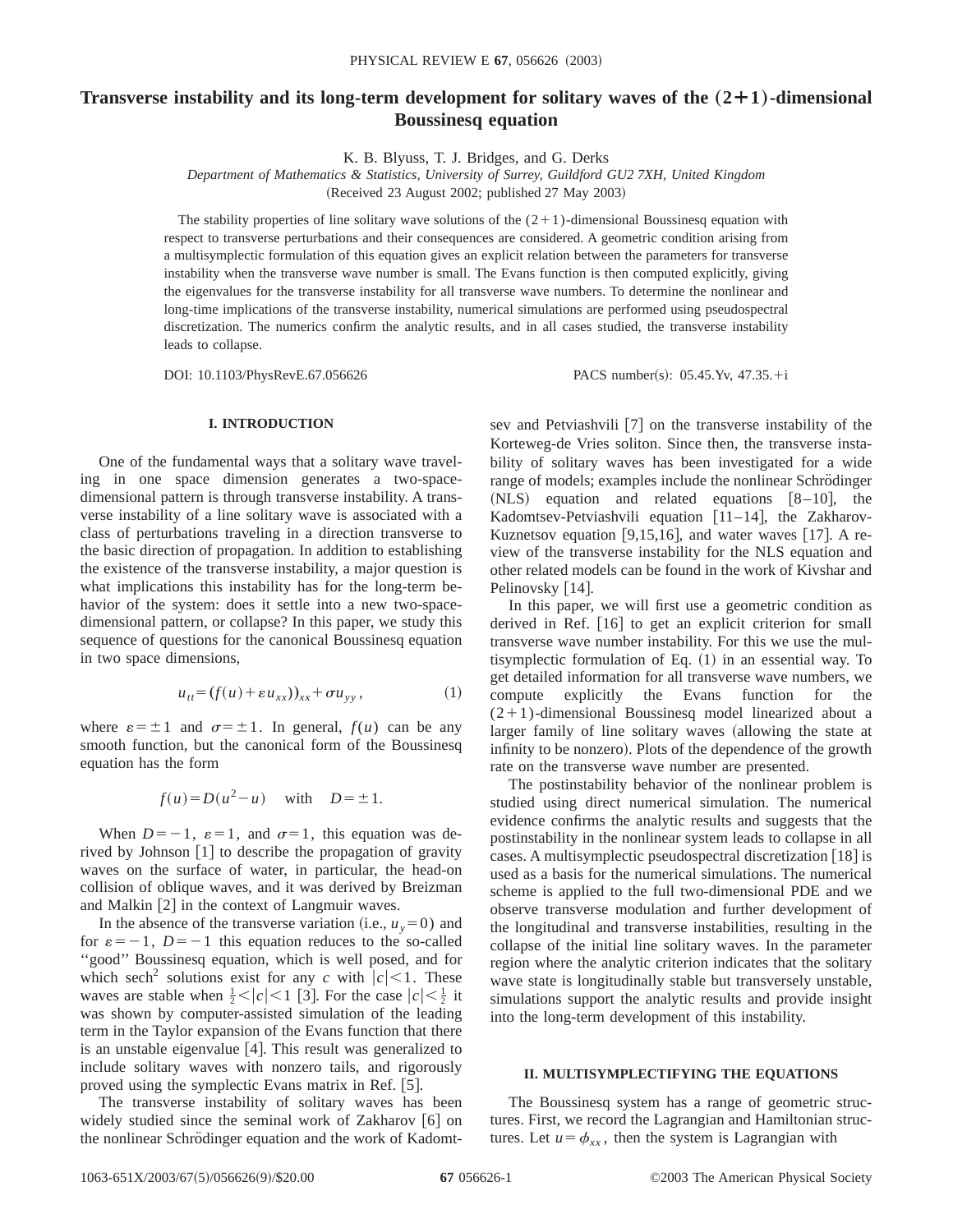$$
L = \int \left[ -\frac{1}{2} \phi_{xt}^2 + F(\phi_{xx}) + \frac{1}{2} \varepsilon \phi_{xxx}^2 + \frac{1}{2} \sigma \phi_{xy}^2 \right] dx dy dt,
$$

where  $F(\cdot)$  is any function satisfying  $F'(\cdot) = f(\cdot)$ .

The Boussinesq equation can be represented as a Hamiltonian system in a number of ways  $(e.g., Ref. [19])$ . For example, let

$$
H = \int \left[ F(u) - \frac{1}{2} \varepsilon u_x^2 + \frac{1}{2} \Phi_x^2 + \frac{1}{2} \sigma w_y^2 + \gamma (u - w_x) \right] dx dy, \tag{2}
$$

where  $\gamma$  is a Lagrange multiplier associated with the constraint  $u = w<sub>x</sub>$ . With Hamiltonian variables ( $\Phi, u, w, \gamma$ ), the governing equations take the form

$$
-u_t = \frac{\delta H}{\delta \Phi} = -\Phi_{xx},
$$
  
\n
$$
\Phi_t = \frac{\delta H}{\delta u} = f(u) + \varepsilon u_{xx} + \gamma,
$$
  
\n
$$
0 = \frac{\delta H}{\delta w} = \gamma_x - \sigma w_{yy},
$$
  
\n
$$
0 = \frac{\delta H}{\delta \gamma} = u - w_x.
$$
\n(3)

However, the most interesting form of Eq.  $(1)$  for the present purposes is the multisymplectic formulation, which can be represented in the canonical form  $[20]$ 

$$
\mathbf{M}Z_t + \mathbf{K}Z_x + \mathbf{L}Z_y = \nabla S(Z), \quad Z \in \mathbb{R}^6,
$$
 (4)

where

$$
\mathbf{M} = \begin{pmatrix} q_1 \\ q_2 \\ q_3 \\ p_1 \\ p_2 \\ p_3 \end{pmatrix},
$$
  
\n
$$
\mathbf{M} = \begin{pmatrix} 0 & 1 & 0 & 0 & 0 & 0 \\ 0 & 1 & 0 & 0 & 0 & 0 \\ 0 & 0 & 0 & 0 & 0 & 0 \\ 0 & 0 & 0 & 0 & 0 & 0 \\ 0 & 0 & 0 & 0 & 0 & 0 \\ 0 & 0 & 0 & 0 & 0 & 0 \end{pmatrix}
$$
 with  
\n
$$
u(x, y, t) = q_1(x, y, t),
$$

$$
\mathbf{K} = \begin{pmatrix}\n0 & 0 & 0 & 1 & 0 & 0 \\
0 & 0 & 0 & 0 & 1 & 0 \\
0 & 0 & 0 & 0 & 0 & 1 \\
-1 & 0 & 0 & 0 & 0 & 0 \\
0 & -1 & 0 & 0 & 0 & 0 \\
0 & 0 & -1 & 0 & 0 & 0 \\
0 & 0 & 0 & 0 & 0 & 0 \\
-1 & 0 & 0 & 0 & 0 & 0 \\
0 & 0 & 0 & 0 & 0 & 0 \\
0 & 0 & 0 & 0 & 0 & 0 \\
0 & 0 & 0 & 0 & 0 & 0\n\end{pmatrix},
$$
\n
$$
\mathbf{L} = \begin{pmatrix}\n0 & 0 & 1 & 0 & 0 & 0 \\
0 & 0 & 0 & 0 & 0 & 0 \\
-1 & 0 & 0 & 0 & 0 & 0 \\
0 & 0 & 0 & 0 & 0 & 0 \\
0 & 0 & 0 & 0 & 0 & 0 \\
0 & 0 & 0 & 0 & 0 & 0\n\end{pmatrix},
$$
\n
$$
S(Z) = -F(q_1) - \frac{1}{2\varepsilon}p_1^2 + \frac{1}{2}p_2^2 - \frac{\sigma}{2}p_3^2.
$$

Using  $q_1 = u$  it is straightforward to show that this system is a reformulation of Eq.  $(1)$ .

#### **III. GEOMETRIC CRITERION FOR THE TRANSVERSE INSTABILITY**

An advantage of the multisymplectic formulation is that there is a geometric condition which is easy to verify for the transverse instability of line solitary waves  $[16]$ .

Consider the well-known basic family of solitary waves of Eq.  $(1)$  of the form

$$
Z(x, y, t) = \hat{Z}(\theta; c, l), \quad \theta = x - ct + ly + \theta_0,
$$
 (5)

obtained by taking the first component to be a sech<sup>2</sup> wave,

$$
u(\theta;c,l) = \langle \mathbf{e}_1, \hat{Z}(\theta;c,l) \rangle = A(c,l) \operatorname{sech}^2[B(c,l)\theta], \quad (6)
$$

with

$$
B(c,l) = \frac{1}{2}\sqrt{\varepsilon(D+c^2-\sigma l^2)}, \quad A(c,l) = 6\frac{\varepsilon}{D}B^2.
$$

The existence of the solitary wave clearly requires  $\varepsilon(D)$  $+c^2-\sigma l^2$  > 0. The other components of  $\hat{Z}$  are easily obtained from Eq.  $(6)$  and the multisymplectic equations  $(4)$ .

For the linear stability analysis, let  $Z(x, y, t) = \hat{Z}(\theta; c, l)$  $+$  Re[ $U(\theta; \lambda, k) e^{\lambda t + iky}$ ], substitute this into Eq. (4) and linearize. Then, if the resulting linear equation has squareintegrable solutions  $U(\theta; \lambda, k)$  with Re( $\lambda$ ) > 0 and  $k \in \mathbb{R}$ , we call the basic solitary wave state  $\hat{Z}(\theta; c, l)$  transversely unstable. Assuming that  $\hat{Z}_{\theta}$  is the only square integrable element in the kernel of the linearization operator  $\mathcal{L} = D^2 S(Z)$  $-\left[\mathbf{K}-c\mathbf{M}+l\mathbf{L}\right](d/d\theta)$ , we have the following geometric condition of the transverse instability for small  $\lambda$  and  $k$ . Suppose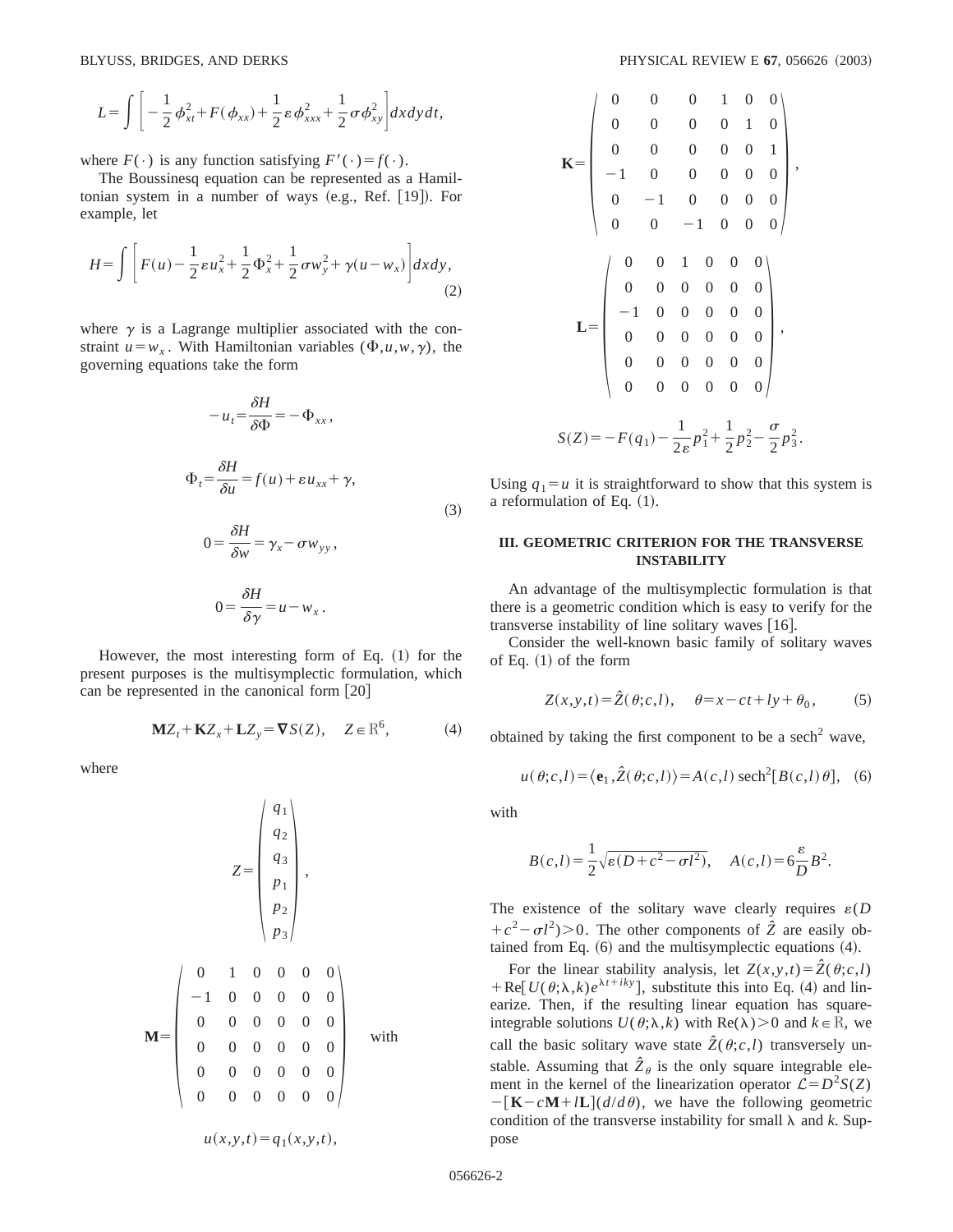

FIG. 1. Theoretical boundaries of the transverse instability for the "good" Boussinesq equation. (a) Case (14) with  $\sigma=1$ . The waves are unstable for the parameters lying within the shaded regions. (b) Case (15) with  $\sigma = -1$ . The waves are unstable for the parameters within the circle.

$$
\Delta = \begin{vmatrix} A_c & A_l \\ B_c & B_l \end{vmatrix} > 0, \text{ where } A = -\frac{1}{2} \int_{-\infty}^{\infty} \langle \mathbf{M} \hat{Z}_{\theta}, \hat{Z} \rangle d\theta,
$$

$$
\mathcal{B} = \frac{1}{2} \int_{-\infty}^{\infty} \langle \mathbf{L} \hat{Z}_{\theta}, \hat{Z} \rangle d\theta. \tag{7}
$$

Then the basic solitary wave  $\hat{Z}(\theta; c, l)$  of Eq. (1) is linearly transverse unstable  $[16,17]$ .

Using the above definitions of the multisymplectic matrices **M** and **L**, we obtain

$$
\mathcal{A} = -\frac{1}{2} \int_{-\infty}^{\infty} \left( q_1 \frac{d}{d\theta} q_2 - q_2 \frac{d}{d\theta} q_1 \right) d\theta = -c \int_{-\infty}^{\infty} q_1^2 d\theta
$$
  
= -cK, (8)

$$
\mathcal{B} = \frac{1}{2} \int_{-\infty}^{\infty} \left( q_1 \frac{d}{d\theta} q_3 - q_3 \frac{d}{d\theta} q_1 \right) d\theta = \sigma l \int_{-\infty}^{\infty} q_1^2 d\theta = \sigma l K,
$$
\n(9)

where

$$
K = \int_{-\infty}^{\infty} u^2 d\theta = \frac{4}{3} \frac{A^2}{B} = -\frac{6\varepsilon}{D^2} (\sigma l^2 - c^2)
$$

$$
-D) \sqrt{-\frac{\sigma l^2 - c^2 - D}{\varepsilon}}.
$$

Substitution of Eqs.  $(8)$  and  $(9)$  in Eq.  $(7)$  yields

$$
sgn \Delta = sgn \left[ -\frac{\sigma}{c} \mathcal{A} \left( \mathcal{A}_c + \frac{l}{c} \mathcal{A}_l \right) \right]
$$
  
\n
$$
= sgn \left[ \sigma \left( \mathcal{A}_c + \frac{l}{c} \mathcal{A}_l \right) \right]
$$
  
\n
$$
= sgn \left[ -\sigma \left( K + c \frac{\partial}{\partial c} K + l \frac{\partial}{\partial l} K \right) \right]
$$
  
\n
$$
= sgn \left[ -\sigma (\sigma l^2 - c^2 - D) (4 \sigma l^2 - 4 c^2 - D) \right].
$$
 (10)

Since the condition for the transverse instability requires  $\Delta$ .0, we have the following result: *Suppose*

$$
\varepsilon \sigma (4\sigma l^2 - 4c^2 - D) > 0,\tag{11}
$$

*then the basic solitary wave*  $\hat{Z}(\theta; c, l)$  *is linearly transversely unstable*.

The multisymplectic formulation also provides an expression for the linear growth rate of the instability  $\lambda$  as a function of the transverse wave number *k* for long-wave perturbations  $[16]$ :

$$
\lambda = \frac{\sqrt{\mathcal{A}_c \mathcal{B}_l - \mathcal{A}_l \mathcal{B}_c}}{|\mathcal{A}_c|} k + O(k^2)
$$
  
= 
$$
\frac{\sqrt{-\sigma (4\sigma l^2 - 4c^2 + 1)(\sigma l^2 - c^2 + 1)}}{4c^2 - 1 - \sigma l^2} k + O(k^2).
$$
 (12)

This provides the growth rate for *k* small. In the following section, the Evans function will be constructed in order to determine the growth rate for all transverse wave numbers *k*. In the remainder of this section, we apply condition  $(11)$ for various parameter values.

For the good Boussinesq equation from Ref. [3] with  $\varepsilon$  $=$  -1 and *D*= -1 the existence and transverse instability requirements are

$$
\sigma l^2 - c^2 + 1 > 0
$$
 and  $-\sigma \left( \sigma l^2 - c^2 + \frac{1}{4} \right) > 0$ , (13)

respectively. Combining these conditions leads to the following system of inequalities for *c* and *l* when  $\sigma > 0$ :

$$
\frac{1}{4} + \sigma l^2 < c^2 < 1 + \sigma l^2,\tag{14}
$$

and for  $\sigma$ <0

$$
c^2 < \frac{1}{4} + \sigma l^2. \tag{15}
$$

These inequalities define the regions in (*c*,*l*) parameter plane, where the basic solitary wave exits and is linearly transversely unstable, and these regions are presented in Fig. 1.

One can do a similar analysis for Johnson's equation  $[1]$ , where  $\sigma=1$ ,  $\varepsilon=1$ , and  $D=-1$ . The existence requirement is  $l^2 < c^2 - 1$  and the instability condition is  $l^2 > c^2 - \frac{1}{4}$ . This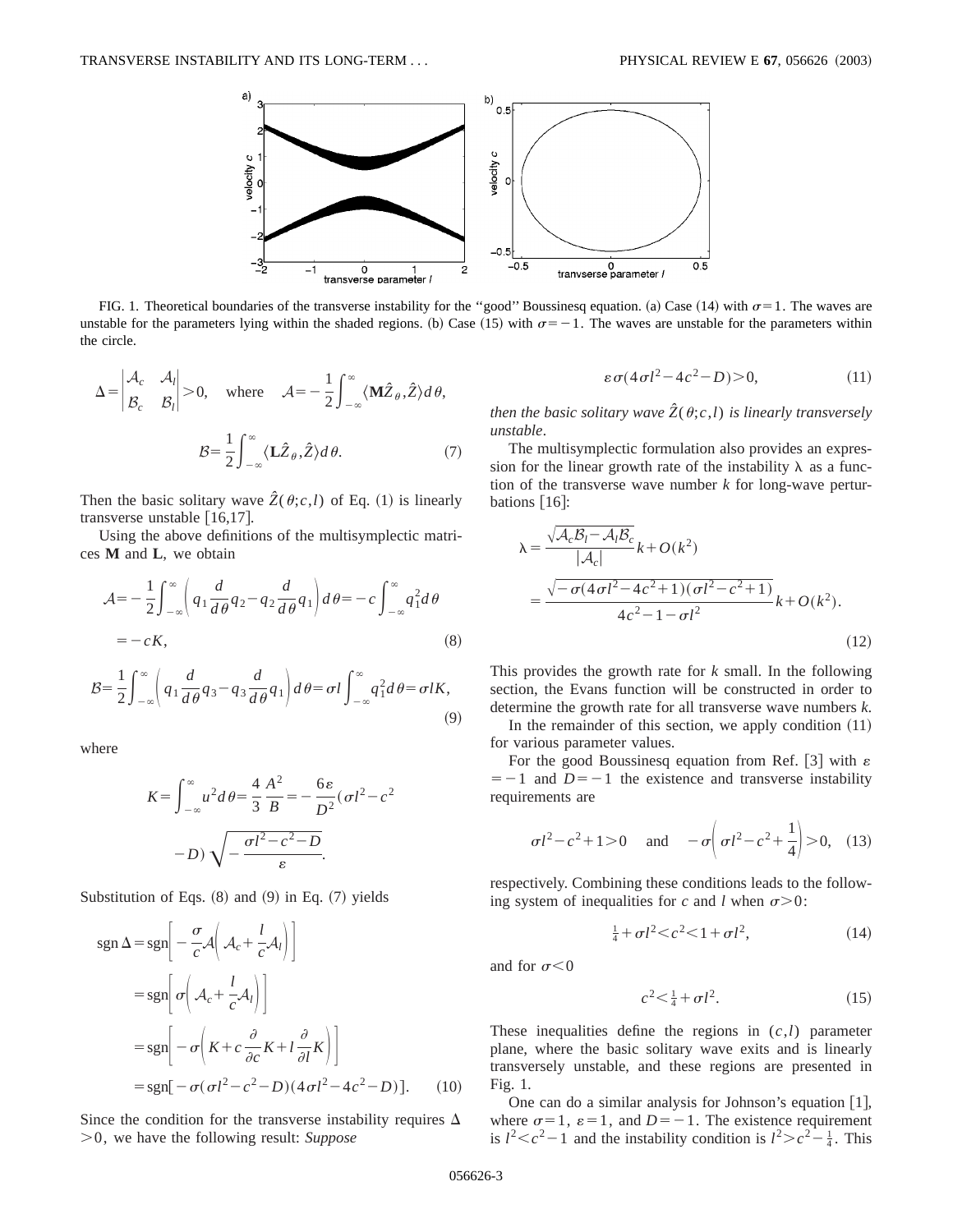result is inconclusive for two reasons. First, the two regions do not overlap so the geometric condition does not predict instability for any parameter values. Second, when  $\varepsilon = +1$ the equation is ill posed as an evolution equation (this can be seen at the linear level where the dispersion relation predicts instability as the wave number goes to infinity), and so the question of long-time stability is irrelevant.

#### **IV. THE EVANS FUNCTION ANALYSIS OF THE TRANSVERSE INSTABILITY**

In this section we use the Evans function formalism in order to analyze the linear transverse stability problem for the Boussinesq model  $(1)$  for all values of the transverse wave number. We restrict attention to the parameter values of most interest:  $\varepsilon = -1$  and  $D = -1$  associated with the good Boussinesq, although we put no restriction on  $\sigma$  (but keeping in mind that  $\sigma$ = + 1 is the most interesting case).

However, the class of solitary waves will be enlarged. Namely, we include solitary waves biasymptotic to a nontrivial state at infinity, specifically,

$$
U(\theta) = U_{\infty} + 6\,\delta^2 \text{ sech}^2(\delta\theta), \quad \theta = x - ct + ly, \quad (16)
$$

where

$$
\delta = \frac{1}{2} (\sqrt{1 + 4a} - c^2 + \sigma l^2)^{1/2} \quad \text{and} \quad U_{\infty} = \frac{1}{2} (1 - c^2 + \sigma l^2)
$$

$$
-2 \delta^2 = -\frac{2a}{1 + \sqrt{1 + 4a}}. \tag{17}
$$

The value of the parameter *a* is constrained only by the existence of the square root:  $1+4a \geqslant (c^2-\sigma l^2)^2$ .

Here we will not use any geometric structure (although it might be interesting to look more closely in this direction) and so work directly with Eq.  $(1)$ . Let

$$
u(x, y, t) = U(\theta) + \text{Re}\{\tilde{u}(\theta) \exp[iky + \lambda t]\}.
$$
 (18)

By substituting this expression in Eq.  $(1)$  and linearizing, one obtains the following equation for the complex function  $\tilde{u}(\theta)$ :

$$
\tilde{u}_{\theta\theta\theta\theta} + 2(U\tilde{u})_{\theta\theta} - (1 - c^2 + \sigma l^2) \tilde{u}_{\theta\theta}
$$

$$
- 2(c\lambda + i\sigma kl)\tilde{u}_{\theta} + (\lambda^2 + \sigma k^2)\tilde{u}
$$

$$
= 0.
$$
 (19)

After the change of variable  $\tilde{x} = \delta \theta$ , substitution of the explicit expression for  $U$  from Eq.  $(16)$ , and dropping the tildes, Eq.  $(19)$  reduces to

$$
u_{xxxx} - 4[(1 - 3\,\text{sech}^2\,x)u]_{xx} - \gamma u_x + \beta u = 0,\qquad(20)
$$

where

$$
\gamma = \frac{2(c\lambda + i\sigma k l)}{\delta^3} \quad \text{and} \quad \beta = \frac{\lambda^2 + \sigma k^2}{\delta^4}.
$$
 (21)

To obtain explicit solutions of this equation, we note that by taking  $u = \phi_{xx}$  and  $v = 1 - 3$  sech<sup>2</sup>x in Eq. (20), and integrating twice the equation simplifies to

$$
\phi_{xxxx} - 4v \phi_{xx} - \gamma \phi_x + \beta \phi = 0. \tag{22}
$$

Solutions of this equation can be readily found in a manner similar to that in Ref.  $[21]$  (see also  $[11]$ ). First we note that in the limit  $x \rightarrow \pm \infty$ , Eq. (22) reduces to

$$
\phi_{xxxx} - 4\phi_{xx} - \gamma\phi_x + \beta\phi = 0. \tag{23}
$$

Substituting now  $\phi = e^{\mu x} \hat{\phi}$ , one can see that  $\mu$  satisfies the quartic equation

$$
\mu^4 - 4\mu^2 - \gamma\mu + \beta = 0. \tag{24}
$$

Quartics of this form have been analyzed in Ref.  $[5]$  [see Eq. (10.9) there, and when  $\text{Re}(\beta)$ . of there are two roots with positive real part and two roots with negative real part. Therefore, the space of solutions decaying as  $x \rightarrow +\infty$  is two dimensional, as is the space of solutions decaying as  $x \rightarrow$  $-\infty$ .

If the four roots  $\mu_i$ ,  $j=1, \ldots, 4$  of Eq. (24) are distinct, the corresponding solutions of Eq.  $(22)$  are given by

$$
\phi_j(x) = e^{\mu_j x} h_j(x),\tag{25}
$$

with

$$
h_j(x) = (4\mu_j^3 + 8\mu_j - \gamma) - 12\mu_j^2 \tanh x.
$$
 (26)

The case of multiple roots can be handled similarly  $[21]$ . The solutions of the original equation  $(20)$  are found by substituting  $u(x) = \phi(x)_{xx}$ , and the other components of the vector  **can be obtained by differentiating the expression for** *u*(*x*).

Localized solutions of the linearized problem exist if one can match the solutions decaying as  $x \rightarrow \infty$  with the solutions decaying as  $x \rightarrow -\infty$ . This can be determined by finding the zeros of the so-called Evans function, which correspond to the eigenvalues of the linearized problem. To define the Evans function, we write Eq.  $(20)$  as a first-order system

$$
\mathbf{v}_{x} = A(x)\mathbf{v}, \quad \mathbf{v} = \begin{pmatrix} u \\ u_{x} \\ u_{xx} \\ u_{xxx} \end{pmatrix},
$$

$$
A(x) = \begin{pmatrix} 0 & 1 & 0 & 0 \\ 0 & 0 & 1 & 0 \\ 0 & 0 & 0 & 1 \\ -\beta + 4v_{xx} & \gamma + 8v_{x} & 4v & 0 \end{pmatrix}
$$
(27)

with  $v=1-3$  sech<sup>2</sup> x.

Since the trace of the matrix  $A(x)$  vanishes, the Evans function can be defined as  $E(\lambda, k) = \mathbf{v}_1(x) \wedge \mathbf{v}_2(x) \wedge \mathbf{v}_3(x)$  $\bigwedge$ **v**<sub>4</sub>(*x*) [22]. An alternative expression for the Evans func-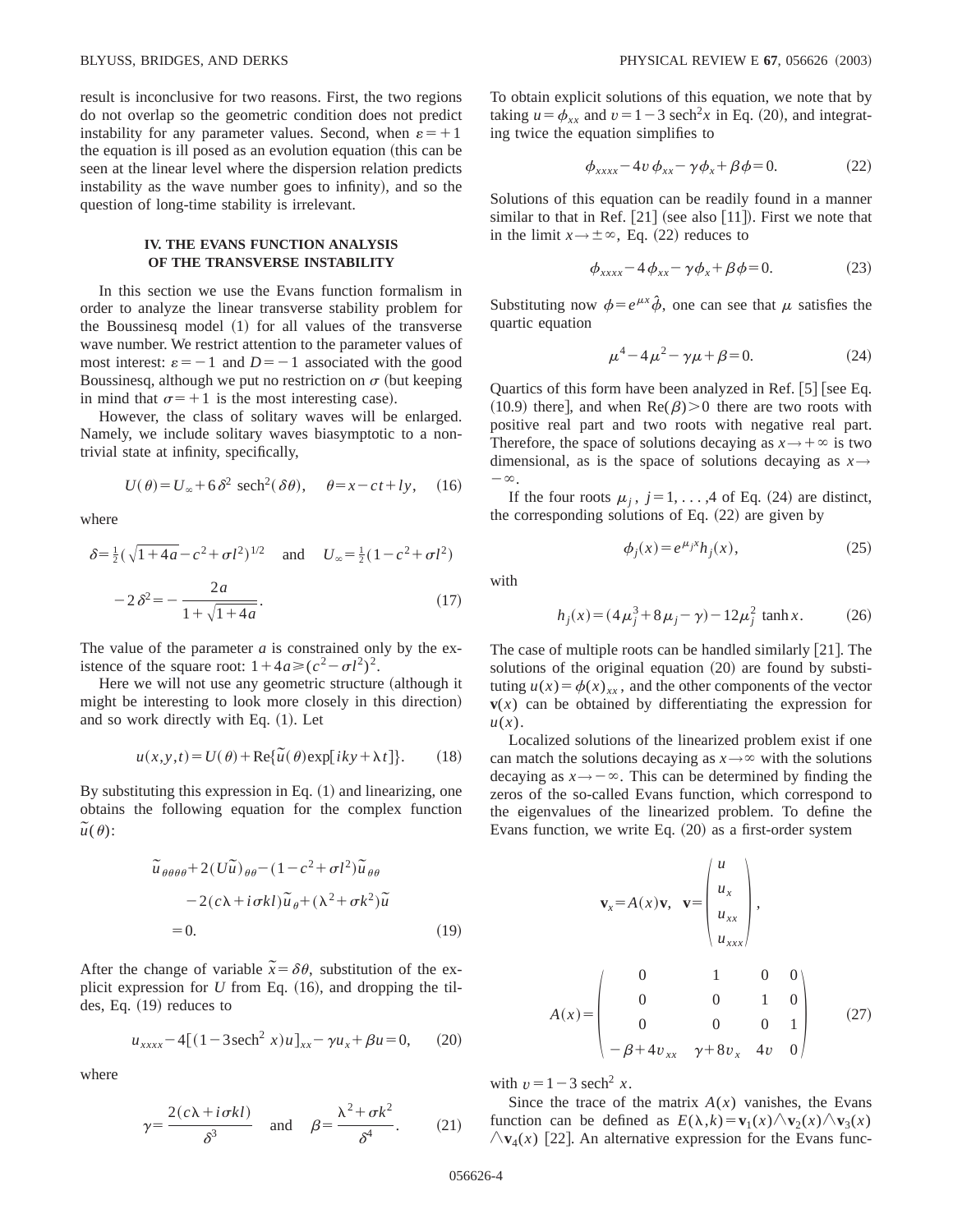

FIG. 2. (a) The Evans function  $E(\lambda) = E(\lambda,0)$  versus  $\lambda$  for  $c = 0.25$ ,  $c = 0.35$ , and  $c = 0.75$ , respectively. (b) Growth rate versus transverse wave number for the values of velocity  $c=0.6$ ,  $c=0.75$ , and  $c=0.9$ , respectively.

tion can be derived by using the adjoint system as shown in Ref.  $[23]$ . The adjoint system of Eq.  $(27)$  has the form

$$
\mathbf{w}_x = -A(x)^* \mathbf{w}, \quad \mathbf{w} = \begin{pmatrix} w_1 \\ w_2 \\ w_3 \\ w_4 \end{pmatrix}, \tag{28}
$$

where  $A(x)^*$  denotes the Hermitian conjugate of  $A [A(x)]^*$ where  $=$   $\overline{A(x)}$  $=A(x)^{T}$ . The equation for  $w_4$  turns out to be

$$
(w_4)_{xxxx} - 4v(w_4)_{xx} + \overline{\gamma}(w_4)_x + \overline{\beta}(w_4) = 0.
$$
 (29)

This equation is equivalent to Eq.  $(22)$  up to the change of variables:  $x \rightarrow -x$ ,  $\gamma \rightarrow \bar{\gamma}$ ,  $\beta \rightarrow \bar{\beta}$ , and therefore its solutions can be obtained from Eq. (25) by changing *x* for  $-x$  and conjugating them: Eq. (22)<br>  $\bar{\beta}$ , and t<br>
(b) by cha<br>  $\int_a^{\pi} x \overline{h_j(-x)}$ 

$$
(w_4)_j = e^{-\mu_j^* x} \overline{h_j(-x)},
$$
\n(30)

with  $h_i(x)$  defined in Eq. (26). Other components of the vector  $w(x)$  can be obtained from Eq.  $(28)$ .

Let  $\mu_1$  and  $\mu_2$  be the two roots of Eq. (24) with negative real part, and let  $\mathbf{v}_i(x)$  and  $\mathbf{w}_i(x)$ ,  $j=1,2$ , be the corresponding solution vectors of the linearized (respectively, adjoint) system. Since the matrix  $A(x)$  in Eq. (27) is traceless, we can define the Evans function for system  $(27)$  as follows  $[23]$ :

$$
E(\lambda, k) = \begin{vmatrix} \langle \mathbf{w}_1(0), \mathbf{v}_1(0) \rangle & \langle \mathbf{w}_1(0), \mathbf{v}_2(0) \rangle \\ \langle \mathbf{w}_2(0), \mathbf{v}_1(0) \rangle & \langle \mathbf{w}_2(0), \mathbf{v}_2(0) \rangle \end{vmatrix}, \quad (31)
$$

where  $\langle \cdot, \cdot \rangle$  denotes the complex inner product in  $\mathbb{C}^4$ . To obtain a unique definition of the Evans function, the scaling  $\lim_{x\to\infty} e^{-2\mu_j x} \langle \mathbf{w}_j(-x), \mathbf{v}_j(x) \rangle = 1$  is used. This normalizes the eigenvectors and the adjoint eigenvectors of  $A^{\infty}$  $=\lim_{x\to\pm\infty}A(x).$ 

After some lengthy algebra and introducing the scaling, which enforces the asymptotic limit  $E(\lambda, k) \rightarrow 1$  as  $\lambda \rightarrow \infty$ , the final expression for the Evans function can be obtained, which we do not present here since it is lengthy (the expression for the Evans function as well as the calculations of the instability growth rate can be downloaded as a MAPLE file from the website  $[24]$ .

Zeros of the Evans function  $E(\lambda, k)$  correspond to the bounded solutions of the linearized stability problem with the wave number k and the growth rate  $\text{Re}(\lambda)$ . The leading order terms (in  $k$  and  $\lambda$ ) in the Evans function are in complete agreement with the results of the geometric condition of Sec. III. Note that, since the construction here is based on a basic solitary wave with a nontrivial state at infinity, it is suggestive that the geometric condition  $[16]$  extends to such waves.

We illustrate the dependence of the Evans function on the wave speed and transverse wave number in Fig. 2. In the left graph, the transverse wave number is set to zero, to compare with the known results on longitudinal instability. The graph is in complete agreement with the known results (e.g., Refs.) [3,5]) that the solitary wave is stable for  $\frac{1}{2} < c \le 1$  and unstable for  $0 \leq c < \frac{1}{2}$ . In the right-hand graph in Fig. 2, we present the plot of the growth rate  $\text{Re}(\lambda)$  as a function of the transverse wave number. Note that the waves of the good Boussinesq which are longitudinally stable are transverse unstable. Note also that there is a cutoff wave number, similar to the other cases of the transverse instability, such as in the Zakharov-Kuznetsov equation  $[15]$ .

#### **V. POSTINSTABILITY SIMULATIONS**

In this section, we perform a simulation of the PDE  $(1)$ using the multisymplectic spectral discretization proposed in Ref. [18] and applied there to Zakharov-Kuznetsov and shallow-water equations.

The  $(2+1)$ -dimensional Boussinesq equation is considered with  $\varepsilon = D = -1$  on a finite domain  $(x, y) = [0, L][0, L]$ with  $L > 0$  some constant, and periodic boundary conditions on both spatial variables. We choose a spatial mesh size as  $\Delta x = \Delta y = \Delta m = L/2N$  and introduce the discrete twodimensional Fourier transform defined as

$$
U_{kl} = \frac{1}{\sqrt{2N}} \sum_{i,j=1}^{2N} u_{ij} e^{-\theta_k (i-1)\Delta m - \theta_l (l-1)\Delta m},
$$

where

$$
\theta_k = i \frac{2\,\pi(k-1)}{L},
$$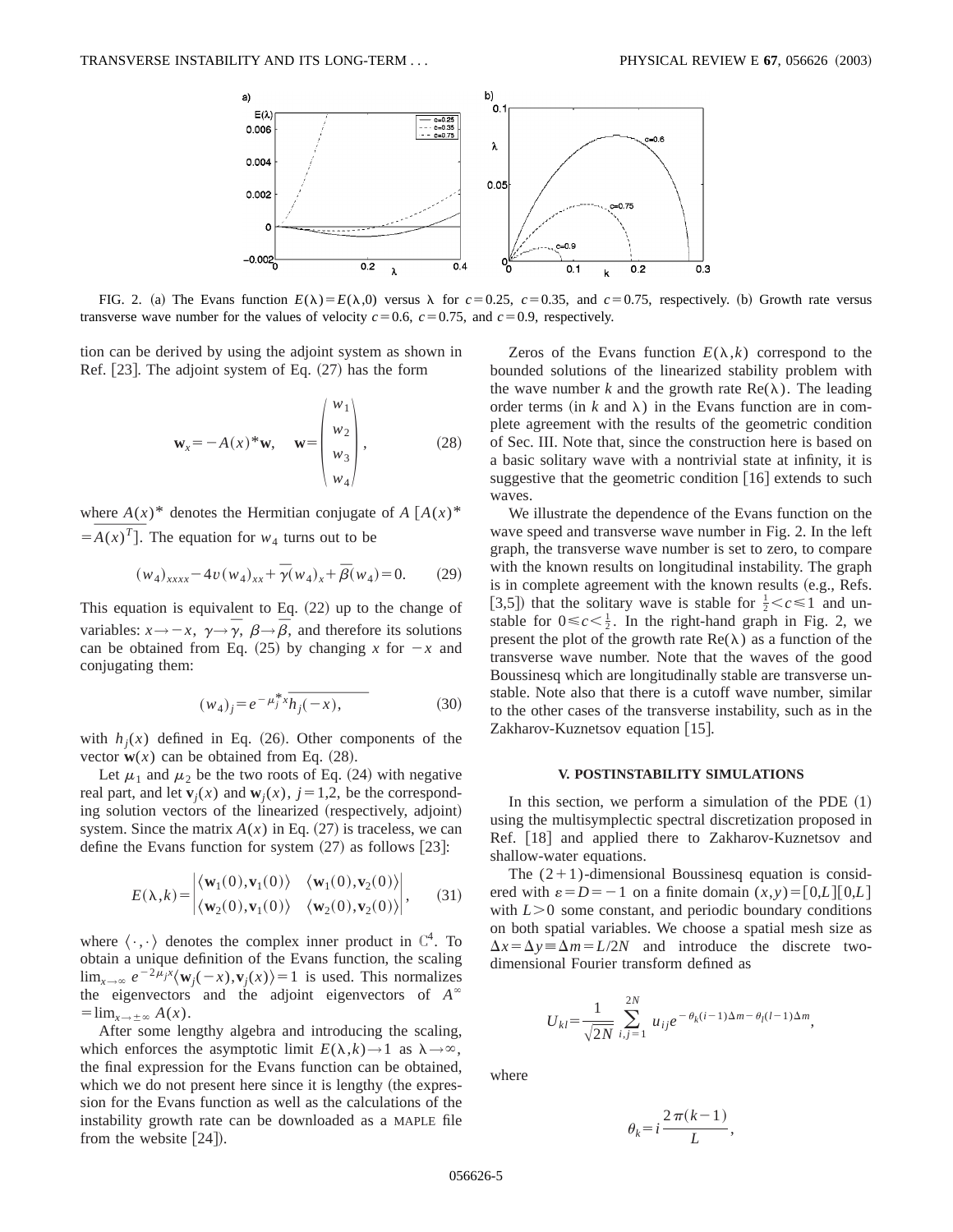

FIG. 3. (a) The development of the longitudinal instability and collapse at time  $t=12.6$  for  $c=\frac{1}{4}$ . (b) Propagation of a stable solitary wave for  $c = \frac{3}{4}$ .

and  $u_{ij} \approx u(m_{ij}), m_{ij} = (i-1)\Delta x + (j-1)\Delta y$  (cf. Ref. [25]). Fourier spectral discretization of the  $(2+1)$ -dimensional Boussinesq equation yields

$$
\partial_{tt} U_{kl} = \overline{\theta}_k^2 \left[ \varepsilon \, \overline{\theta}_k^2 U_{kl} + \nabla_{kl} \overline{F}(\mathbf{U}) \right] + \sigma \, \overline{\theta}_l^2 U_{kl},\tag{32}
$$

where  $\overline{\theta}_k$  are the entries of the diagonal matrix defined by the relations

$$
\overline{\theta}_k = \theta_k
$$
, for  $k = 1, ..., N$ ,

 $\overline{\theta}_{N+1} = 0$ , and

$$
\overline{\theta}_k = -\theta_{2N-k+2}, \text{ for } k = N+2, \ldots, 2N,
$$

which follow from the periodicity of the discrete Fourier transform [25], and  $\overline{F}(\mathbf{U})$  denotes the Fourier transform of the antiderivative of the function  $f(u)$  in Eq. (1). The same result would be obtained if one applied the spectral discretization to the multisymplectic formulation  $(4)$ , as it was done for the Zakharov-Kuznetsov equation in Ref.  $[18]$ .

For the second-order time derivative we used the central difference approximation (time step was chosen to be  $\Delta t$  $=0.01$  in all the simulations):

$$
\partial_{tt} U_{kl} = \frac{U_{kl}^{n+1} - 2U_{kl}^n + U_{kl}^{n-1}}{\Delta t^2}.
$$
 (33)

One should note that the only valid test of this scheme can be done for the good Boussinesq equation with  $\sigma > 0$ . For  $\sigma$  $<$ 0 in the case of the good Boussinesq equation, an initial profile independent of *x* would result in a solution which could grow ''faster than exponential'' because for large transverse wave numbers, the growth rate of the initial data has no upper bound (ill posedness).

To test the algorithm, we first used it to confirm the results for the dynamics of the one-dimensional solitary waves. The initial profile was taken to be of the form

$$
u(x) = \frac{3}{2}(1 - c^2)\text{sech}^2\left[\frac{1}{2}(1 - c^2)\left(x - \frac{L}{2}\right)\right] + \xi(x),\tag{34}
$$

where  $\xi(x)$  is a small random perturbation. The results are presented in Figs. 3 and 4. For  $c = \frac{1}{4}$  the solitary wave solution is linearly unstable as reported in Refs.  $[4,5]$ , and the development of this linear instability is shown in Fig.  $3(a)$ . In the case  $c=\frac{3}{4}$  the numerical results confirm the stability of the solitary wave [see Fig.  $3(b)$ ]. The simulations were run on an interval of the length  $L=64$  with  $2N=128$ . As a numerical check, the total energy determined by the Hamiltonian  $(2)$  was monitored, and it was found to be well behaved till near the collapse when the significant errors occur, as illustrated in Fig. 4.

For the two-dimensional simulations, we took an initial profile in the form of the line solitary wave uniform in *y*,

$$
u(x, y, 0) = \frac{3}{2} (1 - c^2) \operatorname{sech}^2 \left[ \frac{1}{2} (1 - c^2) \left( x - \frac{L}{2} \right) \right] + \xi(x, y),\tag{35}
$$

where  $\xi(x,y)$  is a small random perturbation (in this case *l*  $(50)$ . In the case  $c = \frac{1}{4}$ , the solitary wave  $(35)$  is linearly unstable in longitudinal direction as is known from the stability analysis of the one-dimensional  $(1D)$  equation. In Fig.



FIG. 4. Energy evolution. The dashed line represents the initial energy level, and the solid line shows the time evolution of energy. (a) Unstable case  $c = \frac{1}{4}$ . (b) Stable case  $c = \frac{3}{4}$ .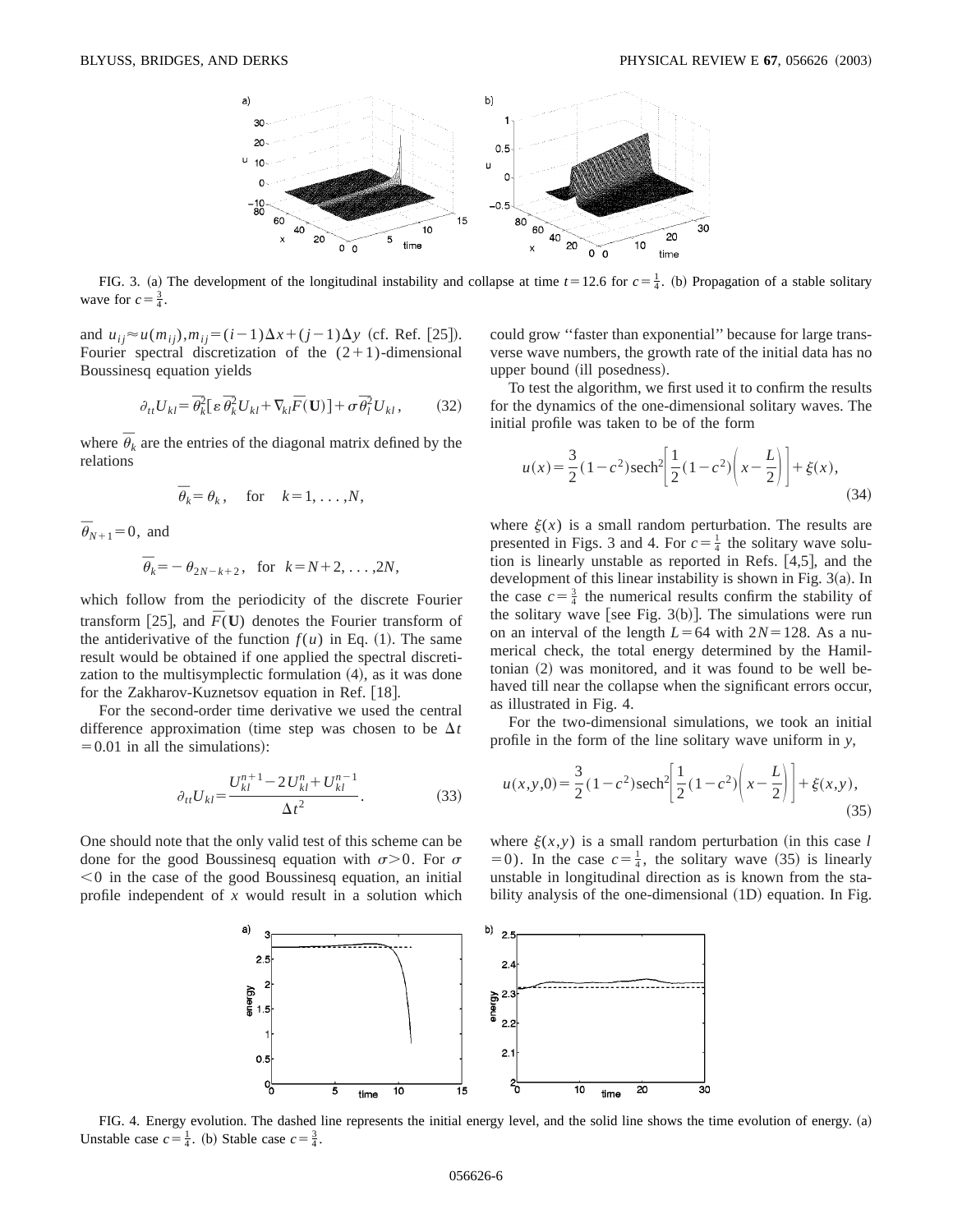

FIG. 5. Solitary wave for  $\sigma=1$  and  $c=\frac{1}{4}$ . (a) Initial profile. (b) The development of the transverse modulation (time  $t=11.25$ ).

 $5(b)$  we can see this instability developing in a similar way as in the 1D case. Wave collapse in this case is shown in Fig.  $6(a)$ , with the plot of energy as a function of time in Fig.  $6(b)$ . To illustrate that the instability is due to onedimensional longitudinal effects, we present in Fig. 7 plots of the time evolution of the maximal amplitude of the solution, which behaves similarly in 1D and 2D cases.

When  $c = \frac{3}{4}$ , the solitary wave is longitudinally stable but transversely unstable, and the development of this instability is presented in Figs. 8 and 9. The length of the square box was chosen to be  $L=128$  with the number of Fourier modes  $2N=256$ . If the perturbation added is of the form of a noise that is uniform in both directions, one can expect during time evolution a selection of the transverse wave number corresponding to the most unstable eigenmode as is illustrated in Fig.  $8(b)$ . Using a Fourier transform of the wave profile, we found in this case that the wave number selected is *k*  $=0.123\pm0.003$ , which is a good approximation of the wave number found from the analytical prediction  $k_{max} = 0.121$ [cf. Fig.  $2(b)$ ]. To further investigate the long-time dynamics and verify the analytically predicted growth rate, we start a computation with a perturbation proportional to cos(0.123*y*), which corresponds to the most unstable eigenmode. At the initial stage of the evolution transverse modulation has a slowly growing amplitude, and then the instability prevails leading finally to the collapse of the wave as shown in Fig.  $9(a)$ . The energy proves to be conserved rather well during the simulations [see Fig.  $9(b)$ ], although it deviates substantially as the wave approaches the stage of collapse.

The growth of the amplitude, followed by the fast collapse can be observed in Fig.  $10(a)$ . In order to compare the theoretical and numerical growth rates, we present in Fig.

10(b) the plot of  $\ln ||u(t) - u(0)||^2$  as a function of time. From the Fig.  $10(a)$ , we see that it takes some time for the transverse instability to develop. Therefore, we choose as a starting point for comparison a time interval when the most unstable eigenmode has already been selected by the solution, and one is still within the linear regime. It can be seen from Fig.  $10(b)$  that the corresponding growth rate for the solution is close to the one determined by the most unstable eigenvalue (numerical value of the growth rate is  $\lambda_{num} \approx 0.0367$ , while the analytical result is  $\lambda_{anal} \approx 0.0371$ ). For larger time nonlinear effects start playing a role, and they finally lead to the collapse.

#### **VI. CONCLUDING REMARKS**

We have considered the transverse instability of line solitary wave solutions of the  $(2+1)$ -dimensional Boussinesq equation. Using the multisymplectic formulation of the system, we derived a geometric condition for this instability for small transverse wave numbers. With an Evans function approach, the linearized stability equation was analyzed, and this allowed to obtain the dependence of the instability growth rate for all transverse wave numbers. Numerical simulations support the analytical predictions about transverse and longitudinal instabilities and demonstrate the development of those instabilities and subsequent wave collapse. Analytical and numerical conclusions about the wave number and the growth rate corresponding to the most unstable eigenmode are also in good agreement.

We conclude with an open problem. While analytic theories for the collapse of solitary waves for the Boussinesq equation in one space dimension exist  $[19]$ , it is an interest-



FIG. 6. The same as in Fig. 5. (a) Wave collapse (time  $t = 12.6$ ). (b) Energy evolution. The dashed line represents the initial energy level, and the solid line shows the time evolution of energy.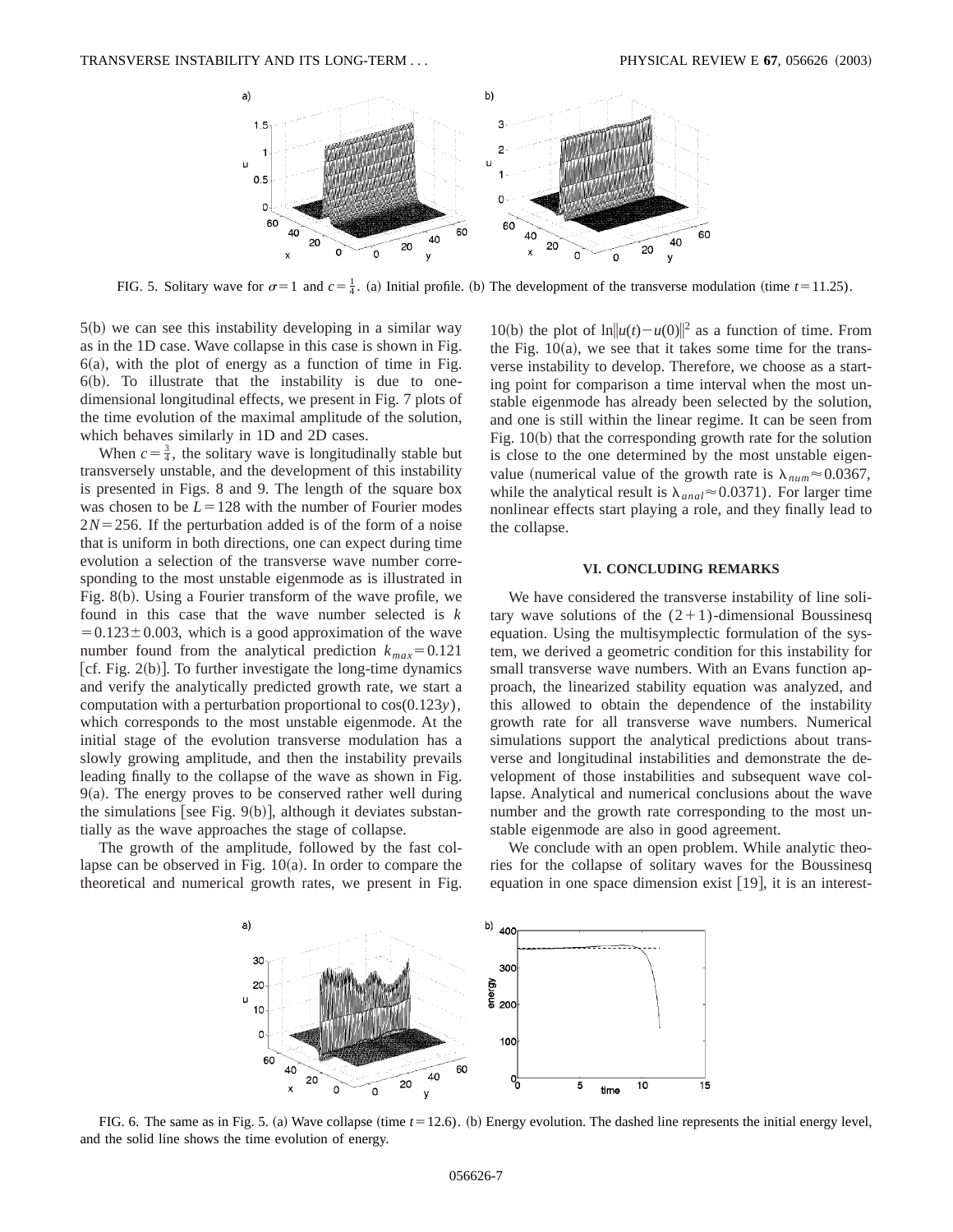

FIG. 7. Time evolution of the maximal amplitude for the 1D unstable solution with  $c = \frac{1}{4}$ . (a) One-dimensional case. (b) Two-dimensional case.



FIG. 8. Solitary wave for  $\sigma=1$  and  $c=\frac{3}{4}$ . (a) Initial profile. (b) The development of the transverse modulation (time  $t=210$ ).



FIG. 9. The same as in Fig. 8. (a) Wave collapse after transverse modulation (time  $t = 159$ ). (b) Energy evolution. The dashed line represents the initial energy level, and the solid line shows the time evolution of energy.



FIG. 10. (a) The time evolution of the maximal amplitude for the transversely unstable solution with  $c=\frac{3}{4}$ . (b) The evolution of  $\ln ||u(t) - u(0)||^2$ . The solid line represents the actual solution, the dashed line corresponds to its linear approximation, and the dash-dotted line is the line of the maximal analytical growth rate.